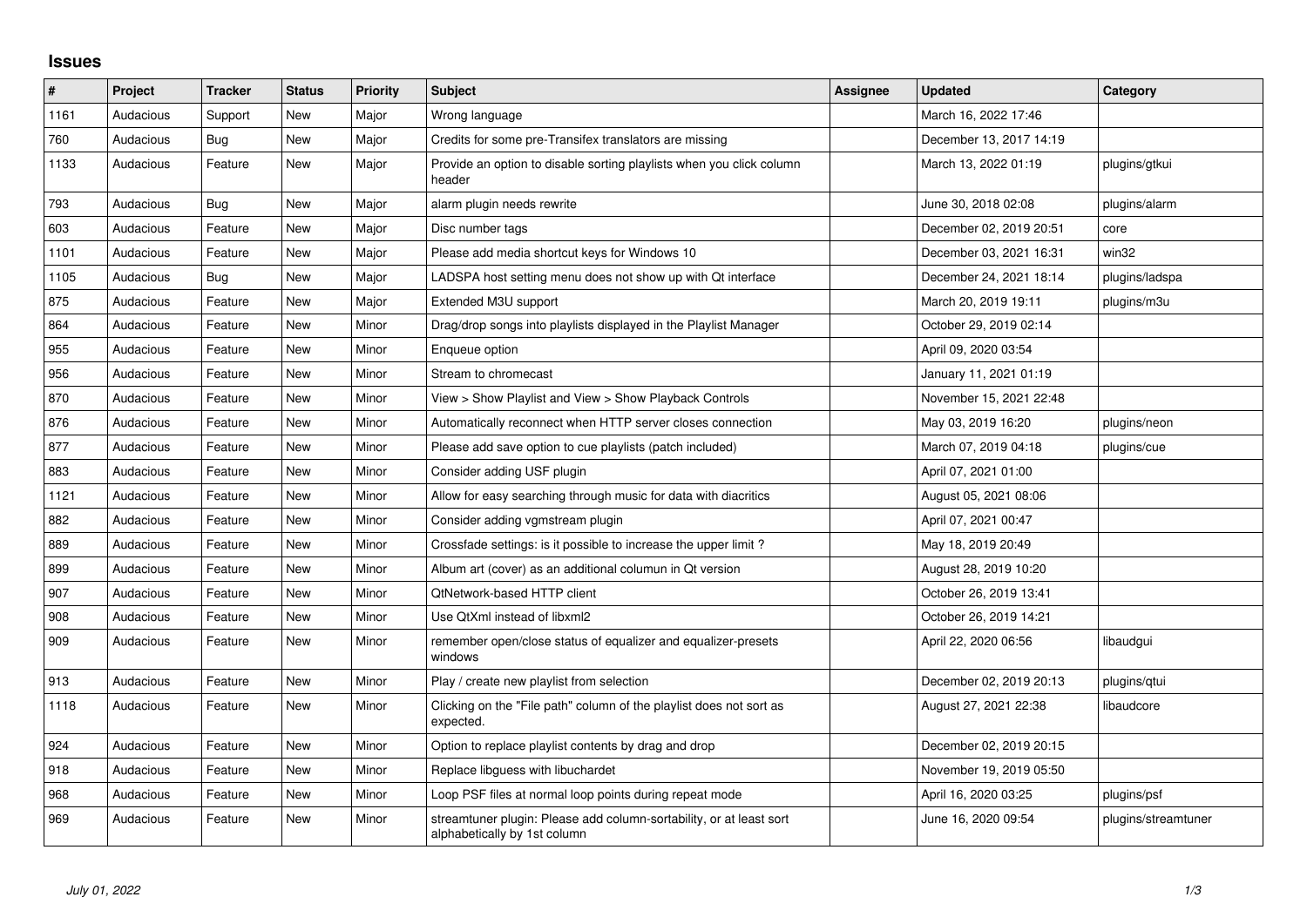| $\#$ | Project   | <b>Tracker</b> | <b>Status</b> | <b>Priority</b> | Subject                                                                                                                                   | <b>Assignee</b> | <b>Updated</b>          | Category           |
|------|-----------|----------------|---------------|-----------------|-------------------------------------------------------------------------------------------------------------------------------------------|-----------------|-------------------------|--------------------|
| 602  | Audacious | Feature        | New           | Minor           | Restoring XMMS "AUTO" (entry-specific) equalizer settings<br>(patch/suggestion included).                                                 |                 | December 03, 2019 14:40 | core               |
| 973  | Audacious | Bug            | New           | Minor           | "snd pcm recover failed" alsa error and "String leaked" warnings                                                                          |                 | August 28, 2021 08:52   |                    |
| 993  | Audacious | Bug            | New           | Minor           | Lyrics for streamed content are written to cache but not read.                                                                            |                 | June 07, 2020 13:10     | plugins/lyricwiki  |
| 987  | Audacious | Feature        | New           | Minor           | Closing of Search Library tool by same method as opening it                                                                               |                 | May 13, 2020 00:15      |                    |
| 995  | Audacious | Feature        | New           | Minor           | Add star rating to songs                                                                                                                  |                 | June 16, 2020 09:56     |                    |
| 1048 | Audacious | Feature        | New           | Minor           | PipeWire support                                                                                                                          |                 | May 04, 2022 19:36      |                    |
| 996  | Audacious | Feature        | New           | Minor           | Refine playlists when searching (search all playlists)                                                                                    |                 | June 16, 2020 09:58     |                    |
| 1046 | Audacious | Feature        | New           | Minor           | Add all id3v2 frames in the settings of Playlist available columns                                                                        |                 | December 28, 2020 21:14 | plugins/gtkui      |
| 1047 | Audacious | Feature        | <b>New</b>    | Minor           | Stop playing after any chosen track                                                                                                       |                 | December 29, 2020 01:23 |                    |
| 51   | Audacious | Feature        | New           | Minor           | Option to inhibit suspend                                                                                                                 |                 | February 13, 2021 09:23 |                    |
| 1057 | Audacious | Feature        | New           | Minor           | Matroska (mka) chapter support                                                                                                            |                 | August 27, 2021 22:54   |                    |
| 1058 | Audacious | Feature        | New           | Minor           | Allow changing the language/locale in settings                                                                                            |                 | January 30, 2021 18:11  |                    |
| 1130 | Audacious | Feature        | New           | Minor           | folders for tabs in the playlist head (an enhancement suggestion, not a<br>bug)                                                           |                 | October 24, 2021 19:04  |                    |
| 1131 | Audacious | Feature        | New           | Minor           | Selection of songs via selection field/bar (as in Clementine)                                                                             |                 | October 31, 2021 12:41  |                    |
| 1011 | Audacious | Feature        | New           | Minor           | Visible separator of folders in the playlist                                                                                              |                 | July 18, 2020 16:10     |                    |
| 1134 | Audacious | Feature        | New           | Minor           | Web interface remote control                                                                                                              |                 | November 04, 2021 06:57 |                    |
| 1013 | Audacious | Feature        | New           | Minor           | Request re Album Art using music file metatag                                                                                             |                 | August 03, 2020 22:48   |                    |
| 1142 | Audacious | Feature        | New           | Minor           | MusicBrainz support for CD plugin                                                                                                         |                 | November 20, 2021 21:46 | plugins/cdaudio    |
| 1014 | Audacious | Bug            | New           | Minor           | Some .VGM/.VGZ files fail to play                                                                                                         |                 | August 17, 2020 15:29   | plugins/console    |
| 1066 | Audacious | Feature        | New           | Minor           | Allow Equalizer window to be resized.                                                                                                     |                 | February 11, 2021 10:05 |                    |
| 1067 | Audacious | Feature        | New           | Minor           | Equalizer adjustments are coarse.                                                                                                         |                 | February 11, 2021 10:09 |                    |
| 1071 | Audacious | Feature        | New           | Minor           | Linkage could be improved for packagers.                                                                                                  |                 | March 31, 2021 00:32    |                    |
| 1145 | Audacious | Support        | New           | Minor           | I started to code, I need m-tags support for audacious to tag files<br>witthout tags, and all I need is a (link to a) good documentation* |                 | February 25, 2022 05:01 |                    |
| 1082 | Audacious | Feature        | New           | Minor           | File writer option to pad track numbers with leading zeros                                                                                |                 | March 31, 2021 00:15    | plugins/filewriter |
| 1088 | Audacious | Feature        | New           | Minor           | plugin: status icon: ADD option to select tray mouse Middle Click action                                                                  |                 | April 11, 2021 12:05    | plugins/statusicon |
| 196  | Audacious | Bug            | New           | Minor           | Wrong channel map when doing surround playback                                                                                            |                 | April 13, 2021 03:48    |                    |
| 1091 | Audacious | Feature        | New           | Minor           | Built-in lyrics support                                                                                                                   |                 | April 28, 2021 18:24    |                    |
| 1092 | Audacious | Feature        | New           | Minor           | Reread metadata on play option                                                                                                            |                 | April 30, 2021 03:35    |                    |
| 1148 | Audacious | Feature        | New           | Minor           | Save the dimensions of the open-file dialogue window                                                                                      |                 | January 18, 2022 14:43  |                    |
| 1151 | Audacious | Feature        | New           | Minor           | Load balance XSPF tracks with multiple location URIs                                                                                      |                 | January 28, 2022 19:10  |                    |
| 1072 | Audacious | Feature        | New           | Minor           | QT AOSD plugin                                                                                                                            |                 | February 17, 2021 21:18 | plugins/aosd       |